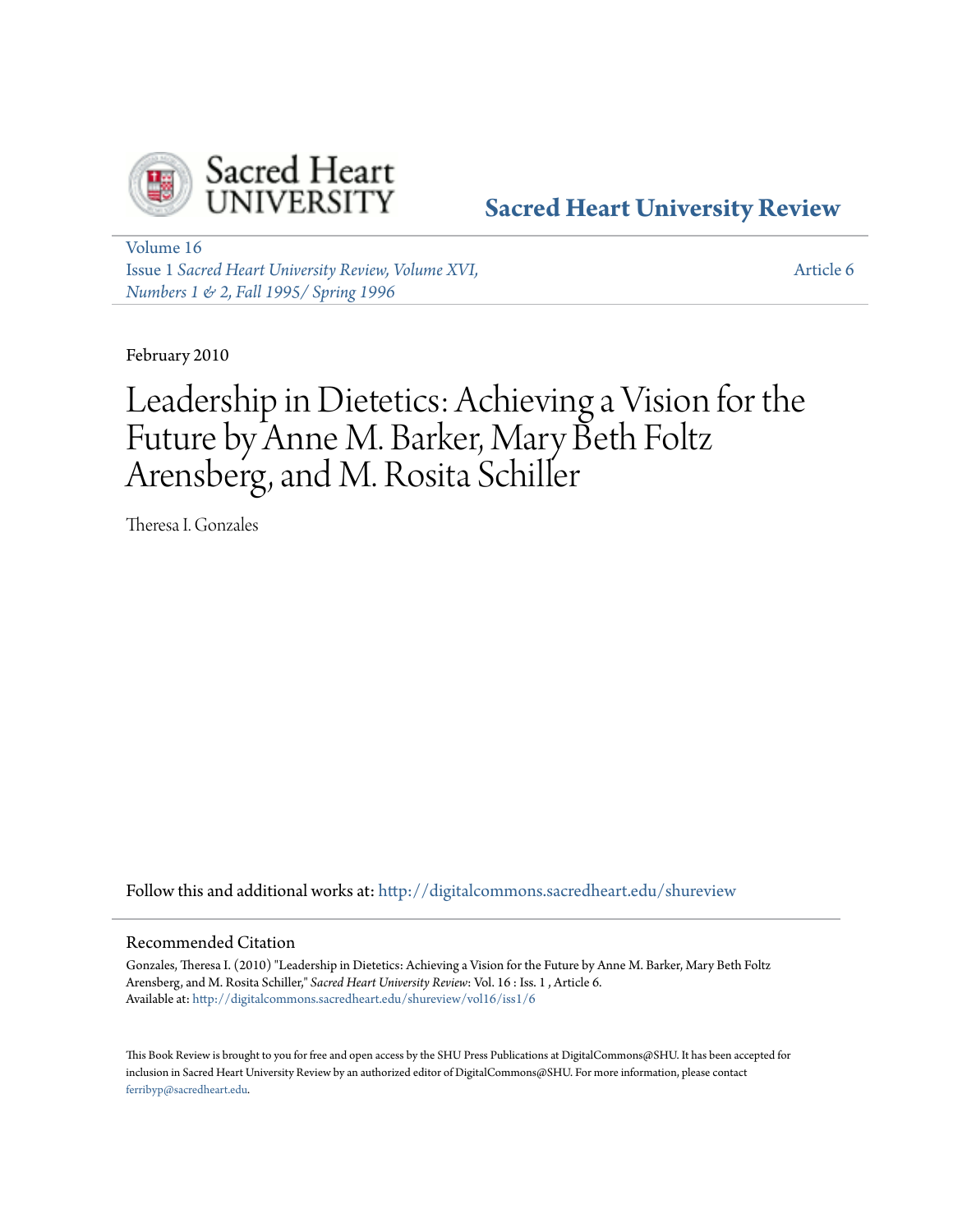## Anne M. Barker, Mary Beth Foltz Arensberg, and M. Rosita Schiller, Leadership in Dietetics: Achieving a Vision for the Future. Chicago: The American Dietetic Association, 1994. 230 pp. \$33.00.

#### by Theresa I. Gonzales

 Susan Calvert Finn, President of the American Dietetic Association, writes in the Foreword of this book that it is ``written primarily for students and practicing dietetics leader-managers.'' With this I would whole-heartedly agree, but would also add that the book has a somewhat broader application as well. *Leadership in Dietetics* gives a handy overview of various models of leadership and their implications even as it specifically emphasizes the implementation of such theories and strategies in the dietetics environment.

 Each chapter begins with a delineation of the chapter objectives, and ends with a brief case. The cases utilize concepts outlined in the previous chapters and include discussion questions. The chapter objectives along with the case study approach make this an ideal teaching tool for dietetics leader-managers.

 The initial chapters begin with a review of traditional leadership theories and processes. This section provides an abridged version of contemporary environmental, contingency, and transformational leadership theories. Following this review, the text describes important elements of the current health care environment in order to make the case for the emergence or necessity of new models of leadership. The authors validate the need for new ideas in the leadership area, especially given the dynamic nature of health care. The authors call for dietetics leaders to become ``transformational leaders'' and explain many of the important aspects of leadership, especially transformational leadership, with operational definitions, reinforcing the practical value of this text.

 Once the foundation is laid for the development of new leadership theories in dietetics, other organizational elements are discussed. Discussions of organizational behaviors and values are well developed, but the authors present a rather rudimentary view of contemporary organizational designs and how organizational designs are determined and implemented. It would have added value to the discussion of leadership if models of classical and contemporary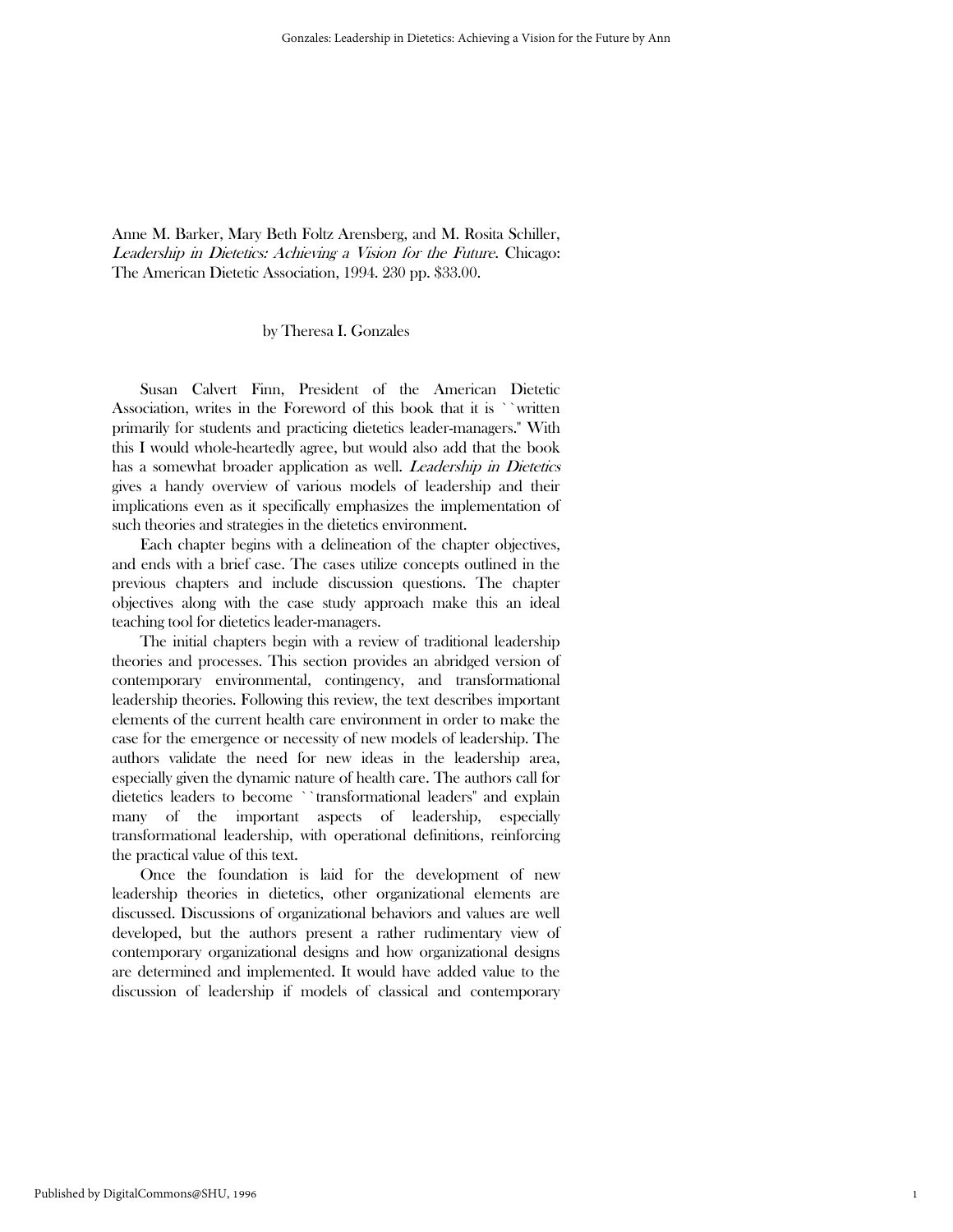#### 96 BOOK REVIEWS

principals of organization were further developed with their corresponding impact on leadership styles.

 Since much of this text emphasizes the use of transformational leadership, much time is spent on discussing various models of organizational change, vision, and culture. The authors give a concise account of the most critical elements in these areas. Most management theorists would agree that in order for companies to be successful in today's global environment, transformational leaders are needed. Barker, Arensberg, and Schiller outline in detail the skills required of dietetics leader-managers in order for them to become transformational, and also discuss the key qualities of vision, empowerment, self-understanding, and motivation. But several critical questions are not addressed: Given the need for transformational leaders in order for health care firms to survive, and given that transformational leadership requires a different skill set than past leadership, can these new skills be taught? Can one teach a dietetics leader-manager how to be a transformational leader? Like many other leadership texts, *Leadership in Dietetics* avoids such questions and simply assumes that these skills can be taught and learned.

 The authors do a fine job of articulating the responsibilities and techniques of transformational leaders. They spend a great deal of time in emphasizing how transformational leaders should behave, how they should use power, and which methods to employ in order to guide ``followers.'' Most of the writers in the area of transformational leadership suggest that a critical element in the use of this leadership style is ``charisma.'' For example, in their widely used text, James A.F. Stoner and R. Edward Freeman note that ``Charismatic or transformational leaders are leaders who, through their personal vision and energy, inspire followers and have a major impact on their organization'' (Management, 1989, p. 480). But although many current writers suggest that charisma is necessary in order for transformational leaders to bring about the much-needed change within organizations and within people, Barker, Arensberg, and Schiller do not fully explore the charismatic nature of transformational leadership.

 Subsequent chapters articulate the requirements to success in utilizing the transformational model. The issues of organizational vision, culture (described here as social architecture), and trust are discussed. Some excellent information is presented here and the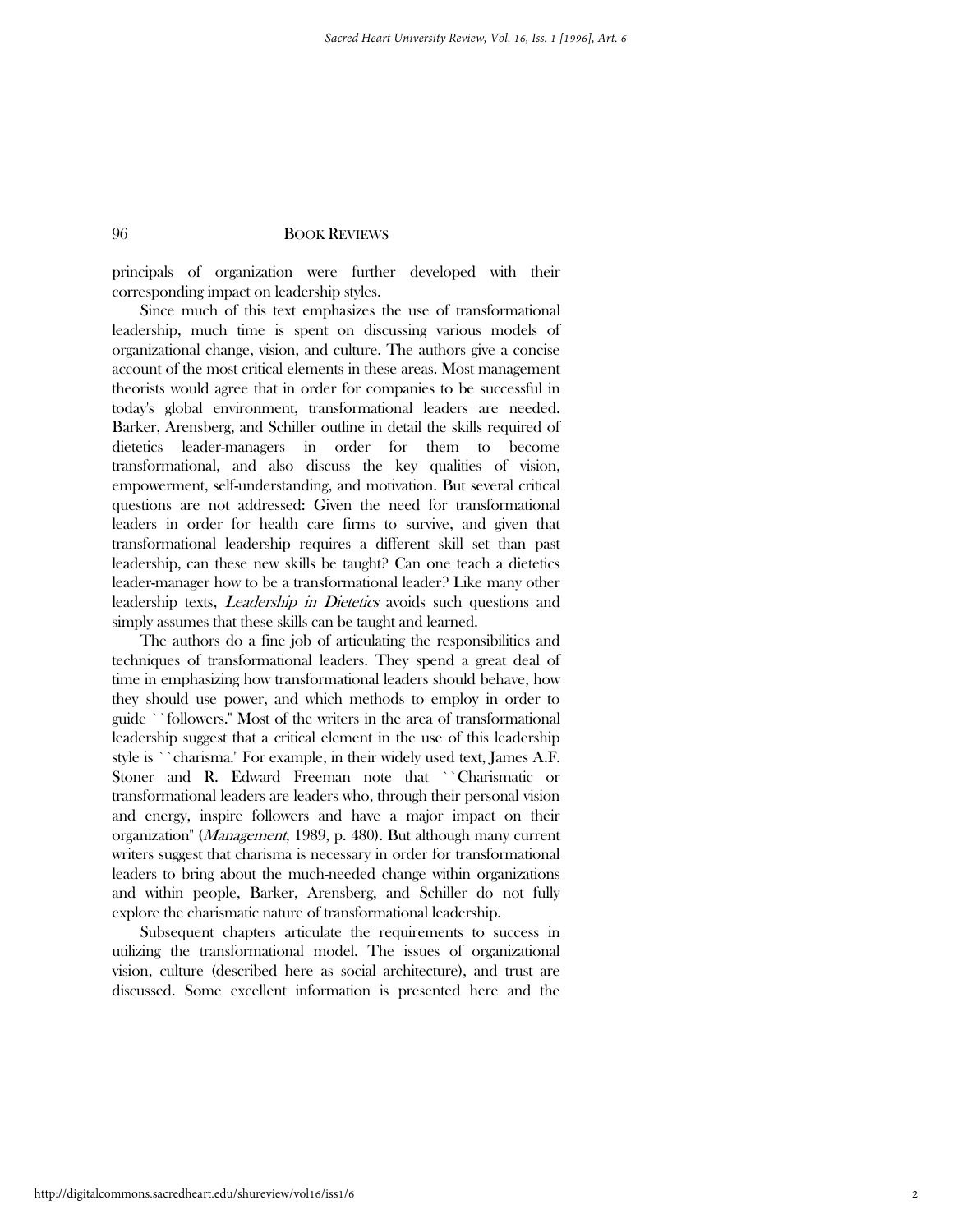#### BOOK REVIEWS 97

examples and discussions at the end of each chapter can assist with implementation of the ideas presented. Within these chapters there is an in-depth discussion of delegation and group work. The need for delegation is explained as well as its importance in stimulating new ideas and increasing employee motivation. But two critical aspects of delegation are absent from this discussion. First, in order for the delegation process to be successful, there has to be a recognition of the need to delegate not just responsibility for tasks and decisions, but the requisite authority to perform the tasks or make the decisions. Much current literature in the area of delegation and organizational behavior emphasizes that one of the key downfalls of delegation is that leader-managers do not recognize the importance and in some cases do not want to delegate authority.

 Second, if delegation is to be successful, and employees are to be engaged in group decision-making, they must be trained in the decision-making process. The text discusses the importance of various decision-making models, but there is little discussion of the application of these models when delegating decision making. It is as important for leader-managers to understand the ``rational approach'' to problem solving as it is for employees when they have been delegated responsibility and authority in these areas. Delegation requires training both on the part of the dietetics leader-manager as well as their subordinates.

 The text ends with a chapter on ``Leadership in Groups and Teams.'' This chapter briefly addresses the issues surrounding types of groups and group leadership. There is a wealth of good information condensed here, giving the practitioner a basic understanding of group dynamics and how to lead groups. Group behavior and the management of groups are major challenges affecting leader-managers in all work environments, and since the concepts of group work, teamwork, and self-directed work groups are being utilized more frequently in health care, this chapter may be a useful starting point for future writing in this area.

In sum, *Leadership in Dietetics* provides an excellent review of current leadership theories and models. In particular, the dietetics applications and examples make this an excellent guide for practicing dietetics leaders-managers, and, more generally, the theory of transformational leadership is presented in such a way that any